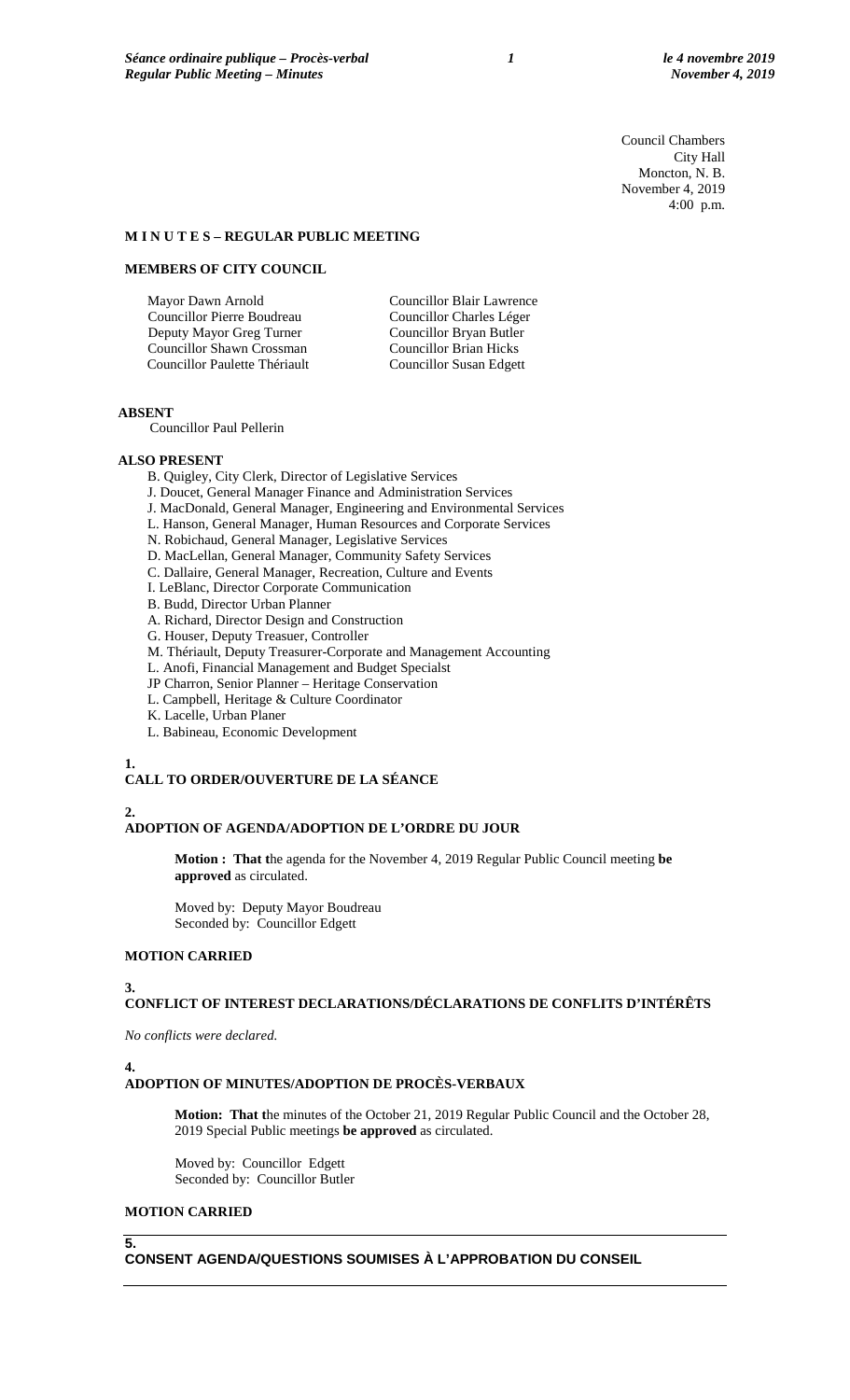# **PUBLIC AND ADMINISTRATION PRESENTATIONS/ EXPOSÉS DU PUBLIC ET DE L'ADMINISTRATIONS**

### **6.1 PUBLIC PRESENTATIONS/ EXPOSÉS DU PUBLIC** 5 minutes

6.1.1 **Presentation** – Magnetic Hill Estates Concerned Citizens – Barb Stead & Glen Feltmate, Residents

Mr. Feltmate came before Council to present citizens' concerns regarding the potential opening of Muirfield and Twin Oaks Drive. The main concern expressed is the safety and security of their neighbourhood.

The committee is seeking the following from the City of Moncton's administration:

- Assurance of a permanent barrier between the distinct zones minimizing land use conflicts. Please respect the 2008 decision to remove the proposed road from the municipal plan.
- Transparency and addressing concerns: Stakeholder status ensuring the Group would be informed and engaged on any proposals related to the subject and questions raised will be answered.
- With continued area growth and an increasingly active and outdoor lifestyle community, our focus should be on opportunities that promote these rather than leveraging a neighborhood to redirect commercial traffic.
- The municipal plan and guiding principles are consistent with our request to maintain the barrier

In response to Councillor Hicks, Ms. Stead indicated that a petition contains approximately 450 signatures. The community is worried what will happen to the 2008 decision of Council that contains provisions for the residents of the area.

# **Other Presentation/Autres présentations**

2 minutes

**6.**

**Presentation Mayor Arnold and Council – Jayden and Christine Moore** – Jayden is home schooled and part of the curriculum is government relations. Mr. Moore presented Mayor Arnold with a clay replica of Moncton City Council.

# **6.2 ADMINISTRATION PRESENTATIONS/EXPOSÉS DE L'ADMINISTRATION**  15 minutes

6.2.1 **Presentation** – Poetry reading by Moncton's Poets Flyé-es – Kayla Geitzler and Jean-Philippe Raîche

Ms. Geitzeler and Mr. Raîche poets flyé-es for the City of Moncton each recited poems for Council.

6.2.2 **Presentation** – Water Services Electronic Billing Portal – Melanie Thériault, Deputy Treasurer-Corporate and Management Accounting Ms. Thériault provided an overview of the Silverblaze electronic billing portal for the City's water services. This is a user friendly system for our citizens who wish to pay their bills on line. System is easy, convenient and provides 24/7 access to residents' water consumption, usage. It also provides the ability to receive alerts detecting potential leaks. The system is an Eco-Friendly paperless electronic billing.

Encourage citizens to visit and register at the following website: [http://myaccount.moncton.ca](http://myaccount.moncton.ca/) [http://moncompte.moncton.ca](http://moncompte.moncton.ca/)

6.2.2 **Presentation** – Heritage Conservation Board 2019-21 Strategic Plan Update & Commemorative Plaque – Jean-Pierre Charron, Senior Planner – Heritage Conservation and Lawren Campbell, Heritage and Culture Coordinator

Councillor Thériault, chair of the Heritage Conservation Board, thanked the work of the Board. Mr. Charron provided an overview of the activities of the Board over the past year including the Strategic Plan,short and long term actions accomplished, as well as work by the various subcommittees. Plaques of recognition were then presented by Lawren Campbell for properties at:.

- Albion Block 1892
- Empire Block 1916
- Mary's Home 1906

Mayor Arnold and Councillor Paulette Thériault presented Mr. Jay Tse (Mary's Home) and Eric L'Italien (Empire Block) with the plaques.

6.2.5 **Presentation** – Budget Presentation (Operating, Utility and Capital)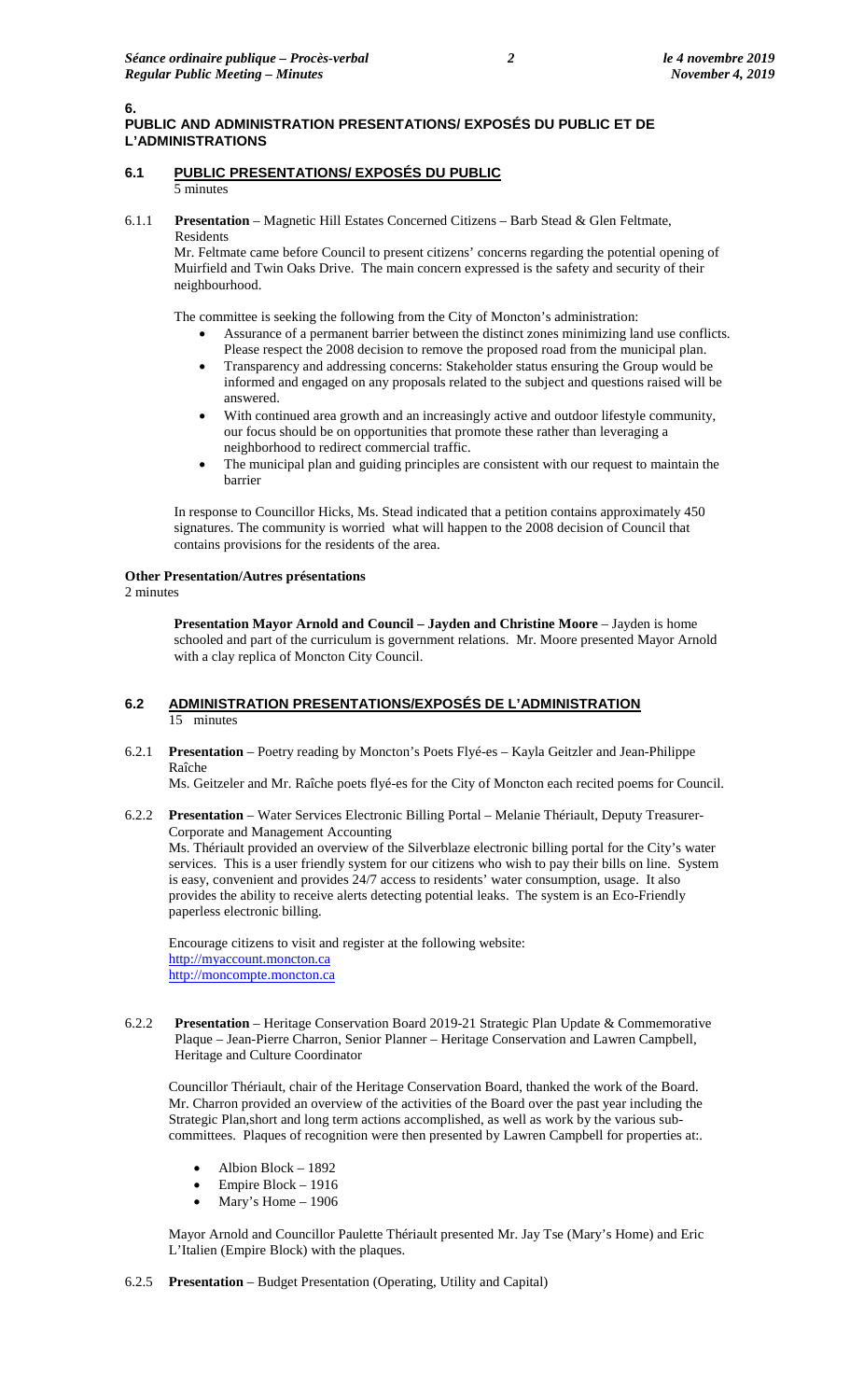Mr. Landry and Mr. Doucet provided an overview of the upcoming budget process.

### **Key Elements:**

- Incorporate Strategic Plan actions
- Focus on long-term sustainability
- Prioritization based on criteria
- Meet approved service levels with existing funds
- Incorporate Asset Management

It was noted that from total tax income being paid, only 10 cents from every dollar of taxes paid. Sixty percent of the Canada's infrastructure is owned by municipalities.

### **Key facts:**

- Progressing on downtown development target of **\$108M** by 2023. Currently at \$**70M**
- Year-to-date in 2019, more than 900 building permits issued with values in excess of **\$225.6M**
- City of Moncton offers in excess of **85 services**

### **2020 Corporate Budget Overview**

# **General Operating Budget -** \$161.8M **Utility Operating Budget –** \$40.1M

# **Capital Budget**

**General Capital**  \$47.3M Gross Spend \$15.5M Borrowing

## **Utility Capital**

\$12.9M Gross Spend \$9.9M Borrowing

### **Highlights**

## **General Operating Budget**

- Assessment growth Assumption 2.5% in 2020, 2% in 2021 and 2022
- Maintain property tax rate at \$1.6497
- Maintain service levels
- Fiscal position is healthy and manageable
- Debt management Annual borrowing is limited to \$18M in 2022 and future years based on affordability

### **Summary**

- Balanced budget
- Fiscal situation is sustainable
- Challenges exist
- Strategic prioritization is key

# **Utility Operating Budget**

# **Highlights**

- Steady rate increase
- Reduced to 5-year bonding
- Includes lifecycle replacement cost of meter program
- Maintain service levels
- Fiscal position is healthy and manageable

# **Summary**

- Rates are stable
- Fiscal situation is sustainable
- Challenges exist
- Strategic prioritization is key

# **General Capital Budget**

**Highlights**

- Maximum net debt at \$15.5M for 2020, 2021, \$18M thereafter
- Asset Management Recapitalization target 75% •
- Prioritization based on criteria

# **Utility Capital Budget**

**Highlights**

- Sanitary sewer upgrades \$5.3M
- Water Renewal and upgrades \$6.5M
- Transmission and distribution \$0.8M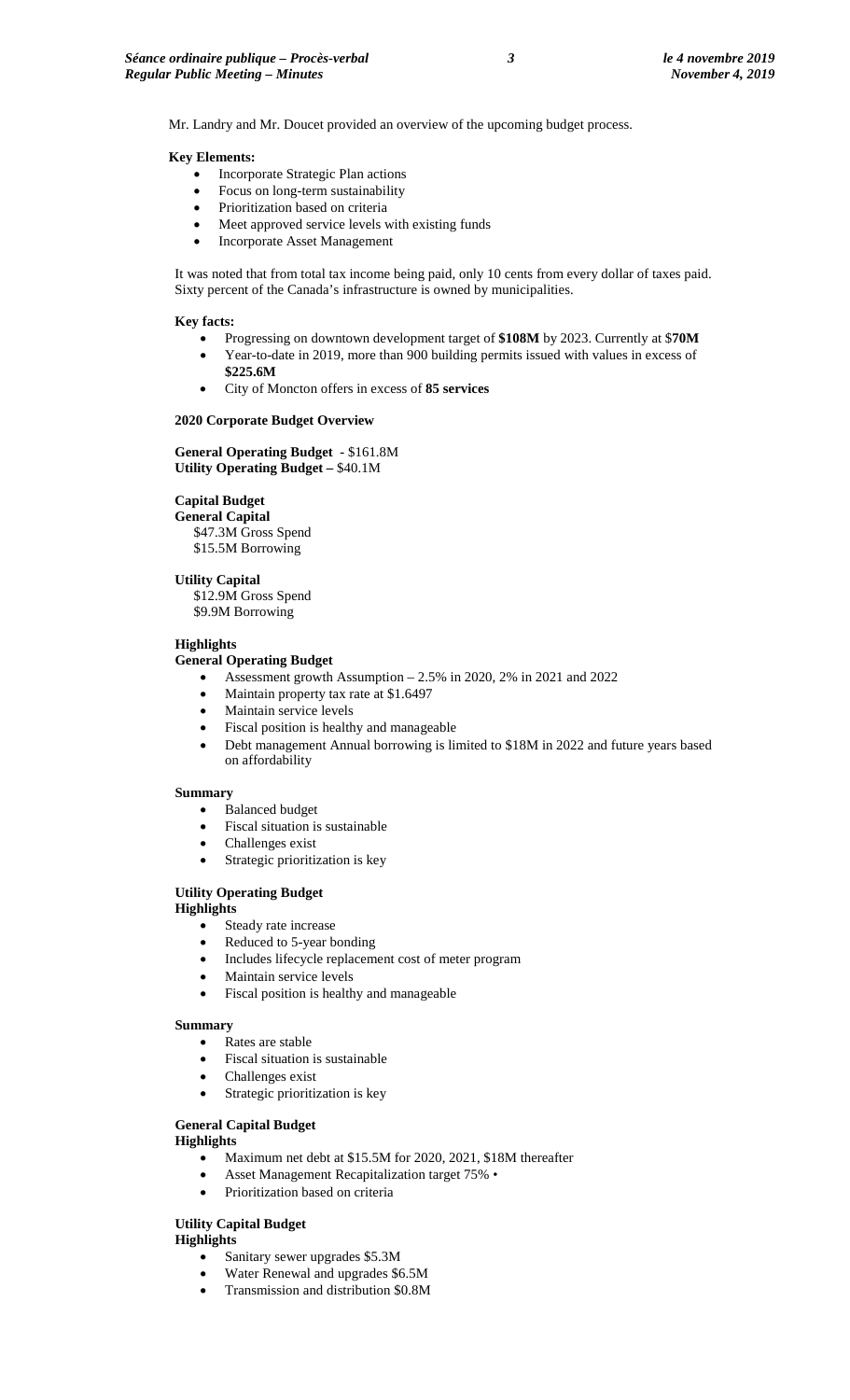• Other \$0.3M

## **On-going consideration**

- Revenue sources vs costs
- Long-term sustainability
- Climate change impacts
- Increase pressure on service levels
- External funding from other levels of Government

### **Budget summary**

- City has grown while maintaining a steady tax rate
- Some challenges exist
- Continued growth is key to the future
- Fiscal position is sustainable

### **7. PLANNING MATTERS/ QUESTIONS D'URBANISME**

7.1 **Tentative Plan** – Cordova Realty Subdivision – Cash in Lieu The proposed subdivision is located at the intersection of Gorge Road and Mountain Road. The purpose of the Tentative Plan is to create a new commercial building lot.

**Motion: That** Moncton City Council:

Require Cash in Lieu of Land for Public Purposes for the Cordova Realty Subdivision in the amount of \$25,600

Moved by: Councillor Turner Second by: Deputy Mayor Boudreau

*Councillor Crossman and Thériault left the meeting* 

# **MOTION CARRIED**

# **STATEMENTS BY MEMBERS OF COUNCIL/ EXPOSÉS DES MEMBRES DU CONSEIL**

*No statements were heard this evening.*

## **9.**

**10.**

**8.**

# **REPORTS AND RECOMMENDATIONS FROM COMMITTEES AND PRIVATE MEETINGS/ RAPPORTS ET RECOMMANDATIONS DES COMITÉS ET RÉUNIONS À HUIS CLOS**

*Councillor Crossman returned to the meeting*

9.1 **Recommendation(s)** – Committee of the Whole – October 28, 2019

**Motion: That** Moncton City Council adopt the Levels of Service for Tourism and Events, Heritage and Culture, and Moncton Industrial Development (MID).

Moved by: Deputy Mayor Boudreau Second by: Councillor Turner

*Councillor Lawrence left the meeting*

## **MOTION CARRIED**

# **REPORTS FROM ADMINISTRATION/ RAPPORTS DE L'ADMINISTRATION**

*Councillors Lawrence and Thériault returned to the meeting*

10.1 **Consultants Study** – Intersection and Roadway Corridor Study – Mountain Road, RFP19-054

Mr. Dave Kovac presented an overview of the Intersection and Roadway Corridor Study – Mountain Rd performed by Exp. During the data collection phase at the start of the project, Exp undertook vehicle traffic counts, bicycle data counts, collected vehicle speed data, reviewed collision data and visited the site for operational observations.

Vehicle traffic counts were collected on Mountain Road using Miovision camera technology during the week of June 3rd to June 7th, 2019. Based on the collected 2019 data we were able to estimate the existing traffic volumes on Mountain Road.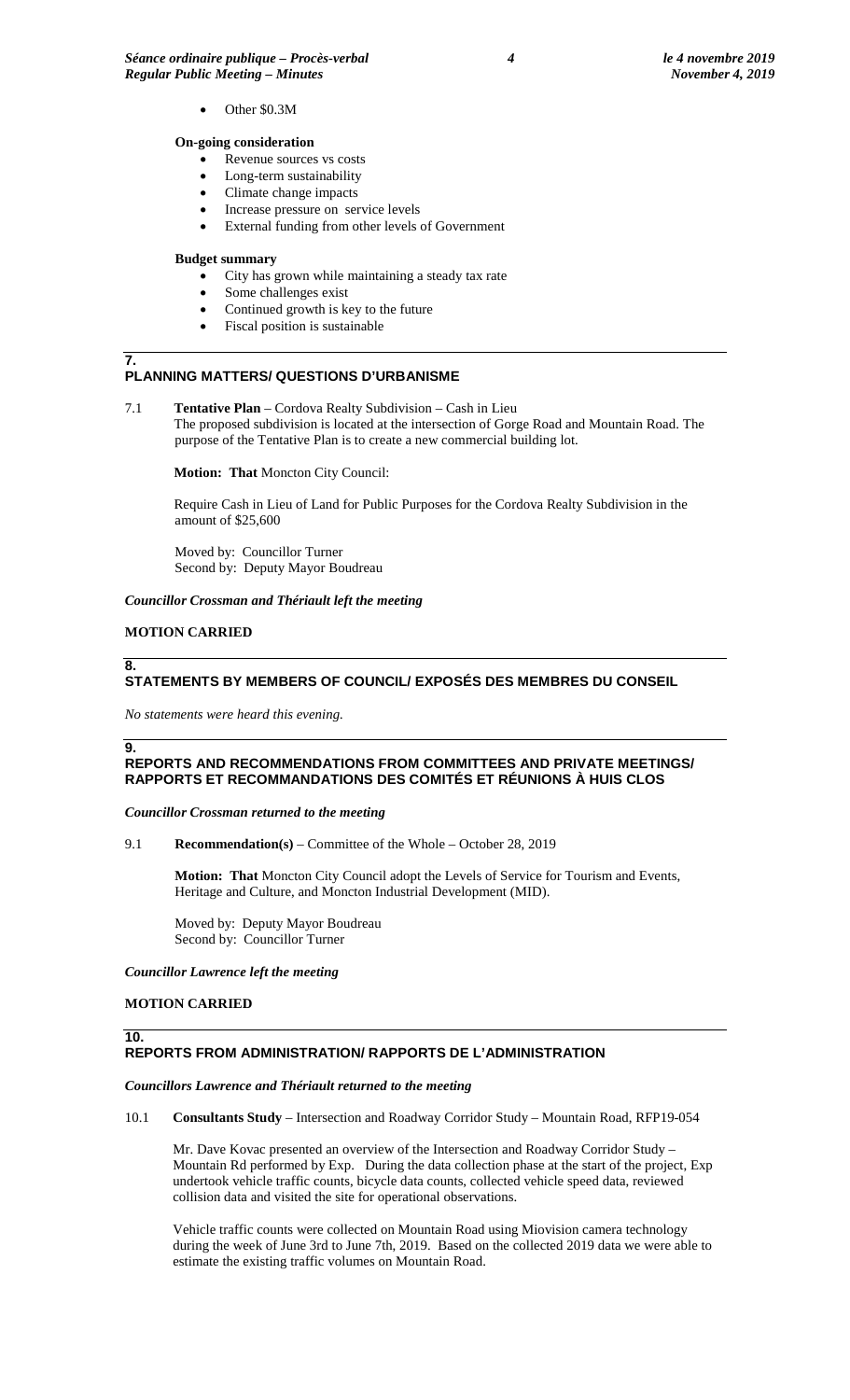Similarly, bicycle data was collected for a 12-hour period on June 18th (west of Sunshine Drive) and on July 4th (near the Magnetic Hill driveway). It was observed that cyclist volumes were low and most of the cyclists were using the sidewalk instead of the roadway bike lanes.

**Recommendations**: Based on a comparison of operational characteristics, both traffic signals and a roundabout offer good levels-of-service and acceptable queuing. From a safety perspective, the roundabout is considered to offer the better solution because of the speed attenuation and reduced conflict points with turning vehicles. It also provides a gateway feature and would allow more space for a multi-use trail and sidewalk, creating better utilization of available space at the Route 2 overpass. However, it would be more expensive to implement a roundabout due to significant realignment of both Route 2 ramps and possible realignment of nearby Tee Time Drive.

Following the review of traffic volumes and intersections operations, it became apparent that the Mountain Road corridor from Front Mountain Road to Gorge Road has various intensities of vehicle demands, roadway geometry and land access requirements. To facilitate our review, the Mountain Road corridor was segregated into six (6) distinct zones. Each zone was evaluated to see whether the 3-lane cross-section should be kept or not. Our recommendations are based on operational results of intersections throughout each zone, land access requirements, roadway geometry and travel lane consistency.

Zone 1 (Front Mountain Road to Ensley Drive) is approximately 1000m long and contains a low number of driveways, lower traffic volumes, and seasonal land uses. From our review, this section of the corridor could exist as a two-lane roadway with a centre median or with a two-way left-turn lane configuration.

Zone 2 (Ensley Drive to Casino Drive) is approximately 660m long and contains a high number of intersections, high number of turning vehicles, provides the primary access to Route 2, contains the highest percentage of heavy vehicles in the study area and has a high number of non-local drivers. From our review, this section of the corridor should be reverted back to a four-lane cross section, with the exception of the area underneath the Route 2 overpass structures, in order to allow for a future multi-use trail and sidewalk.

Zone 3 (Casino Drive to Sunshine Drive) is approximately 400m long and contains five hotel driveways, a high number of turning vehicles and has a high number of non-local drivers. From our review, this section of the corridor should also be reverted back to a four-lane cross section.

Zone 4 (Sunshine Drive to Woodhaven Court) is approximately 500m long and contains a high volume commercial driveway near the Sunshine Drive intersection, horizontal and vertical alignment changes and residential development on the south side of Mountain Road.

Zone 5 (Woodhaven Court to Bulman Drive) is approximately 500m long and contains a lower number of driveways, lower traffic volumes, some vacant lots and generally a mostly residential land use.

It is noted for Zone 4 and 5 that, although there is less traffic in these zones and could function as a 3-lane cross-section, there are geometric challenges with two horizontal curves, two vertical curves, concealed driveways, a closely spaced high-volume driveway near a street intersection and vacant lands that could be developed in the future. Because of these challenges and because of the more desirable rationale for consistency through-out the Mountain Road corridor, it is recommended that these two sections of roadway be a 4-lane cross section.

Zone 6 (Bulman Drive to Gorge Road) is approximately 750m long and contains a high number of driveways, high number of intersections, and higher traffic volumes. We would recommend that this section of roadway be retained as a 4-lane cross-section.

Overall, it is recommended that most of the corridor be reverted to the 4-lane cross-section, however, provision of "traffic calming "measures should be made in order to support reduction of vehicle speeds, make it safer for all users, and optimize the use of right-of-way.

Focused on pedestrian and bicycle facilities. The following corridor observations were made:

- 1. Pedestrians do not have sufficient designated crossings and have been observed running across the road at unsafe locations.
- 2. There are sections within the corridor that do not have pedestrian facilities on both sides of the roadway.
- 3. At the intersection of Mountain Road and the Route 2 WB ramps, the pedestrian crossing appears to be underlit.
- 4. Cyclists are not always utilizing the bike lane but instead the majority choose to use the sidewalk

Recommendations have been developed in order to help address the issues noted above, and to encourage and support the mobility of pedestrians and cyclists throughout this corridor. For pedestrians, these include additional sidewalks and pedestrian crossings.

The final report summarizes a list of recommendations and their associated costs to implement for short-term and long-term improvements. The summary of costs to implement the recommendations for all six zones, excluding land acquisition costs,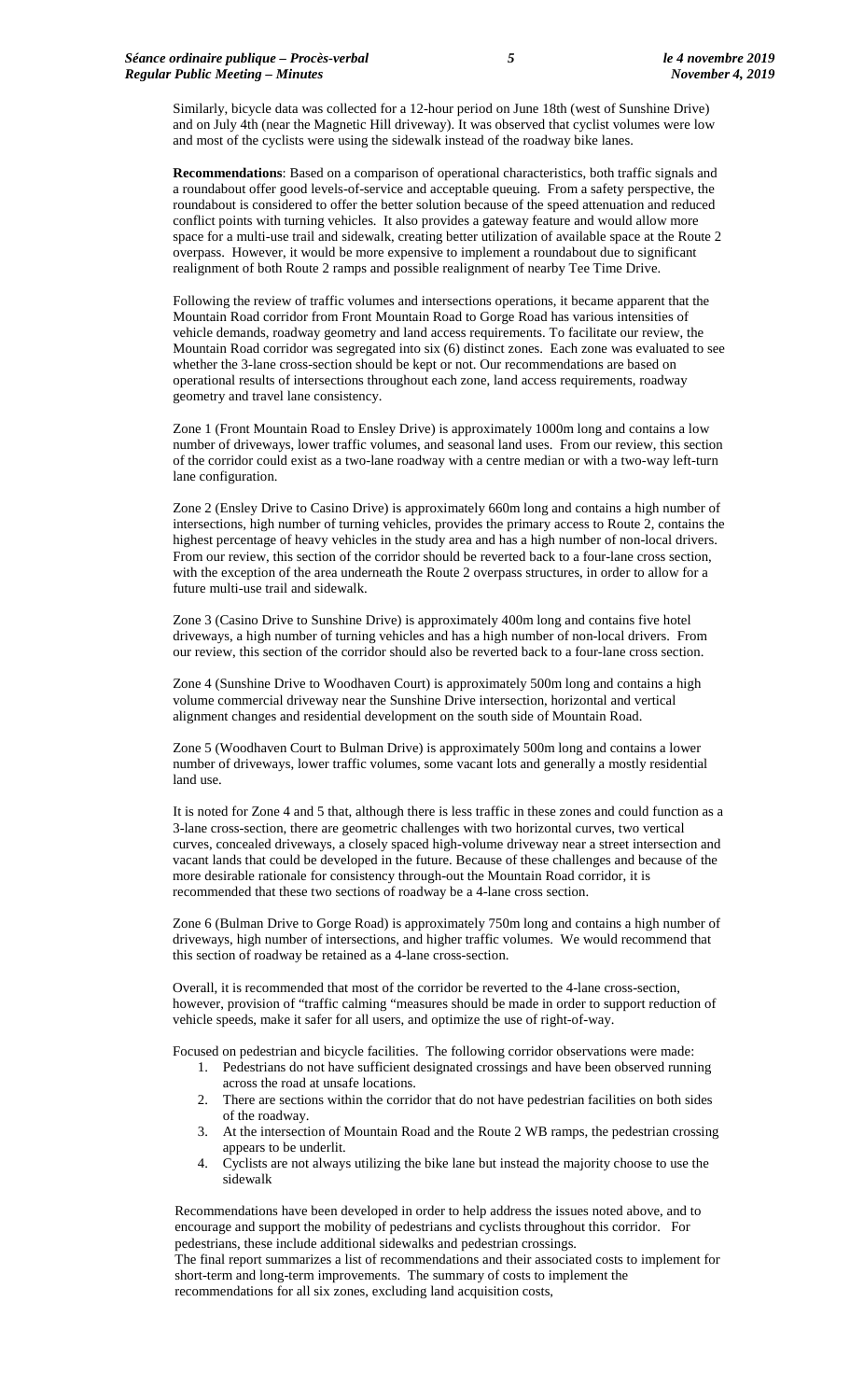Mr. Richard presented an overview of the planned street connectivity prior to 2008 in comparison to present time. He noted that Administration is asking Council to approve recommendation #2 found within the CRF – have more consultation with the residents.

Councillor Butler spoke to the motion passed by Council on August 08, 2018 and questioned as to why Council must vote on a new motion. It is his belief that now that the data has been received and he now feels that his 2018 motion should still stand. In response, Mr. Landry advised Council that the roadway returning to four lanes is only one of the recommendations being proposed by the consultant.

Mr. MacDonald advised Council that road will be brought back to 4 lanes in the Spring.

### *Councillor Pellerin entered the meeting @ 6:43 p.m.*

Mr. MacDonald provided an overview of the costs of the bike lanes in the area.

Councillor Turner wants to be sure that Zone 1 is part of the four lanes as well.

### **Motion:**

1. That Council direct Administration to bring forward the design and construction of the improvements contemplated for the section of Mountain Road from Gorge Road to Front Mountain Road during future Capital Works budget deliberations.

Moved by: Councillor Crossman Second by: Councillor Butler

In response to a request from Councillor Hicks and Mayor Arnold, Mr. Kovac noted by improving the sight distance, as well as, a multi trail system being installed, these enhancements would improve the access and exit for the Eagle View apartment complex.

### **MOTION CARRIED**

2. That Council direct Administration to develop a public engagement program to gather resident and stakeholder feedback on the Casino Drive to Muirfield Drive connection and bring the public engagement plan to City Council.

Moved by: Deputy Mayor Boudreau Second by: Councillor Lawrence

In response to Councillor Hicks question, Mr. MacDonald advised that it could be Quarter 2 of 2020 before the issue is brought back to Council. Councillor Hicks advised that he will not support the motion. Mr. Landry expanded on the response that the consultation portion should be before Council earlier than Q2.

In response to Councillor Hicks question as to why the agreement dated 2008 regarding Muirfield Drive was not taken into consideration, Mr. Kovac advised that the study was based on the current traffic within the corridor. Councillor Hicks

Councillor Léger indicated that the residents should have a voice in what is being considered, as the area has grown exponentially since the agreement in 2008.

Councillor Crossman indicated that he will vote against the motion, as a decision was made by a previous Council and this should be respected.

Councillor Turner spoke to the minutes of the August 18, 2008 Regular Public Council meeting which speaks to the conditions approved in the tentative subdivision plan for the Casino. He does not believe that this Council should revoke that decision.

Mayor Arnold expressed the desire to have consultation with the residents and the businesses in the area, to come up with creative decisions.

# **MOTION DEFEATED**

*Nay: Councillor Hicks Councillor Crossman Councillor Turner Councillor Boudreau Councillor Thériault Councillor Pellerin Councillor Butler*

**Motion: That** Moncton City Council continue to honour the agreement and motion of the City Council on August 18, 2008 to not open up Muirfield Drive and Twin Oaks Drive to Casino Drive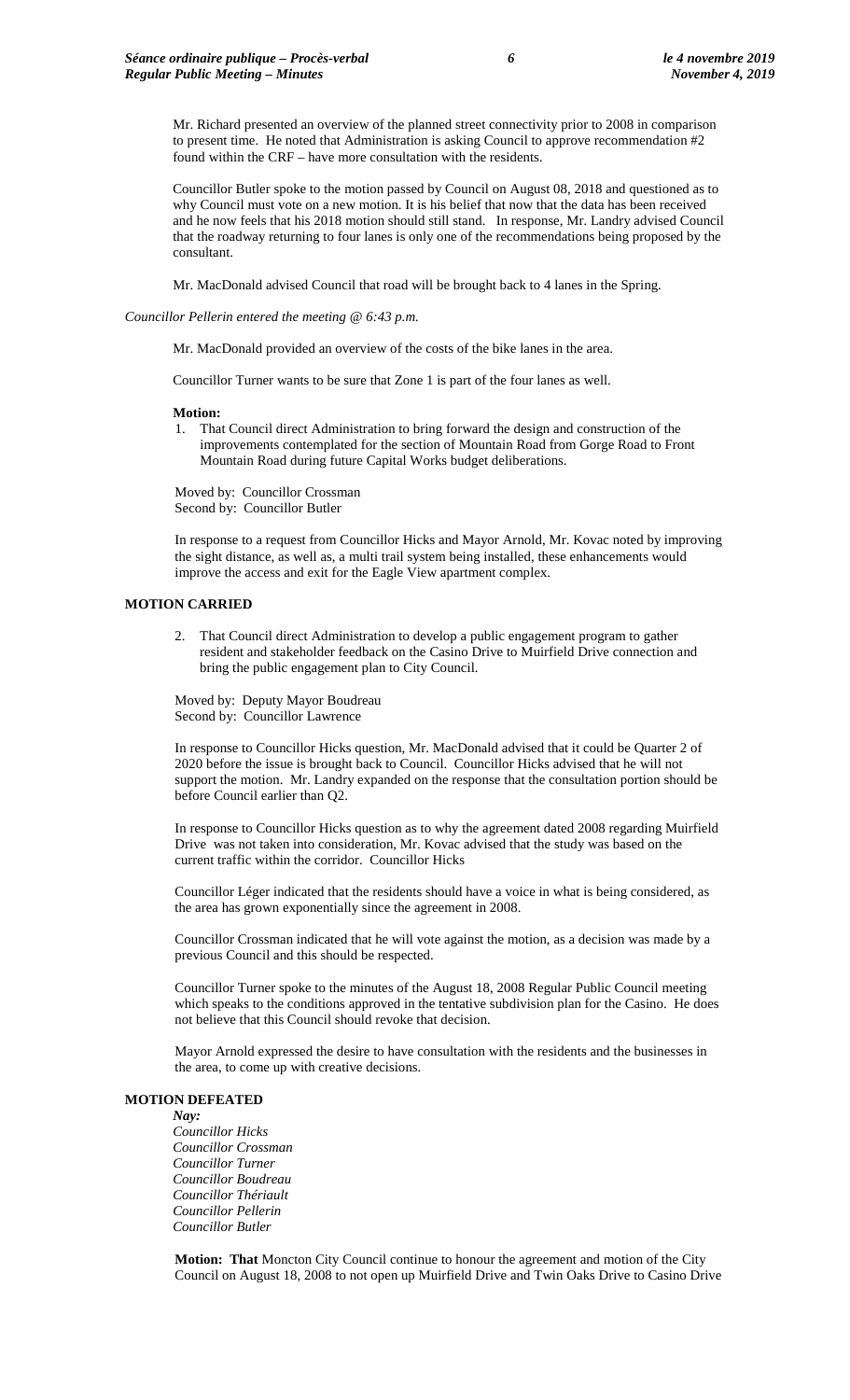and Mountain Road, and that a fence continue to be in place to protect residents from the Casino parking lot and increased traffic from Mountain Road.

Moved by: Councillor Hicks Seconded by: Councillor Butler

Councillor Lawrence indicated that he felt there is a need for public consultation on this matter.

# **MOTION CARRIED**

*Nay: Councillor Lawrence Councillor Edgett Councillor Léger*

10.2 **Tender TC19-104** – Ten (10) Latest Model Medium Duty, Dual Rear Wheel, Two (2) Wheel Drive, Crew Cab & Chassis Trucks

### **Motion:**

- 1. That Tender #TC19-104 for the purchase of ten (10) Latest Model Medium Duty, Dual Rear Wheel, Two (2) Wheel Drive, Crew Cab and Chassis Trucks, be awarded to the lowest bidder meeting the Specifications, being Dartmouth Motors LP / Dartmouth Dodge, for the Total Tendered Price of \$638,968.50, including H.S.T. @ 15% and licensing fees.
- 2. Furthermore, it is recommended that Moncton City Council authorize the release of funds from the General Capital Reserve Fund for this purchase in the amount of \$579,485.44. This amount includes the Total Tendered Price, less H.S.T. rebate, plus options such as 'Krown undercoating rust protection' applied to each vehicle and five (5) units which will require a power take-off (PTO) provision option.

Moved by: Councillor Crossman Second by: Councillor Léger

Councillor Léger requested that photos of the vehicles be provided within the CRF.

### **MOTION CARRIED**

### 10.3 **Quotation QP19-079** – Vehicle Rental / Short Term Lease Services

*Councillor Hicks left the meeting*

**Motion: That** Quotation #QP19-079 for Vehicle Rental / Short-Term Lease Services, be awarded to the lowest bidder meeting the Specifications, being Econo Leasing Ltd., in accordance with the Monthly Rental Rates specified in their bid submission. The City may exercise an option to renew the agreement for up to three (3) additional twelve (12) month periods, if it is in the City's best interest to do so.

Moved by: Councillor Turner Second by: Councillor Butler

# **MOTION CARRIED**

*Councillor Hicks returned to the meeting*

10.4 **Request for Proposal RFP19-118** – Professional Engineering Services – Lewisville South and East End Infrastructure Upgrades

### **Motion:**

- 1. That Request for Proposal #RFP19-118 Professional Engineering Services Lewisville South and East End Infrastructure Upgrades be awarded to the Proponent having received the highest total score, being Englobe Corp. for the Total Proposed Price of \$365,836.85, including H.S.T. @ 15%, and estimated disbursements.
- 2. It is also recommended that a Professional Engineering Services agreement which includes all project phases be drafted, and the Mayor and City Clerk be authorized to sign said agreement and affix the Corporate Seal of the City of Moncton thereto.

Moved by: Councillor Crossman Second by: Councillor Thériault

## **MOTION CARRIED**